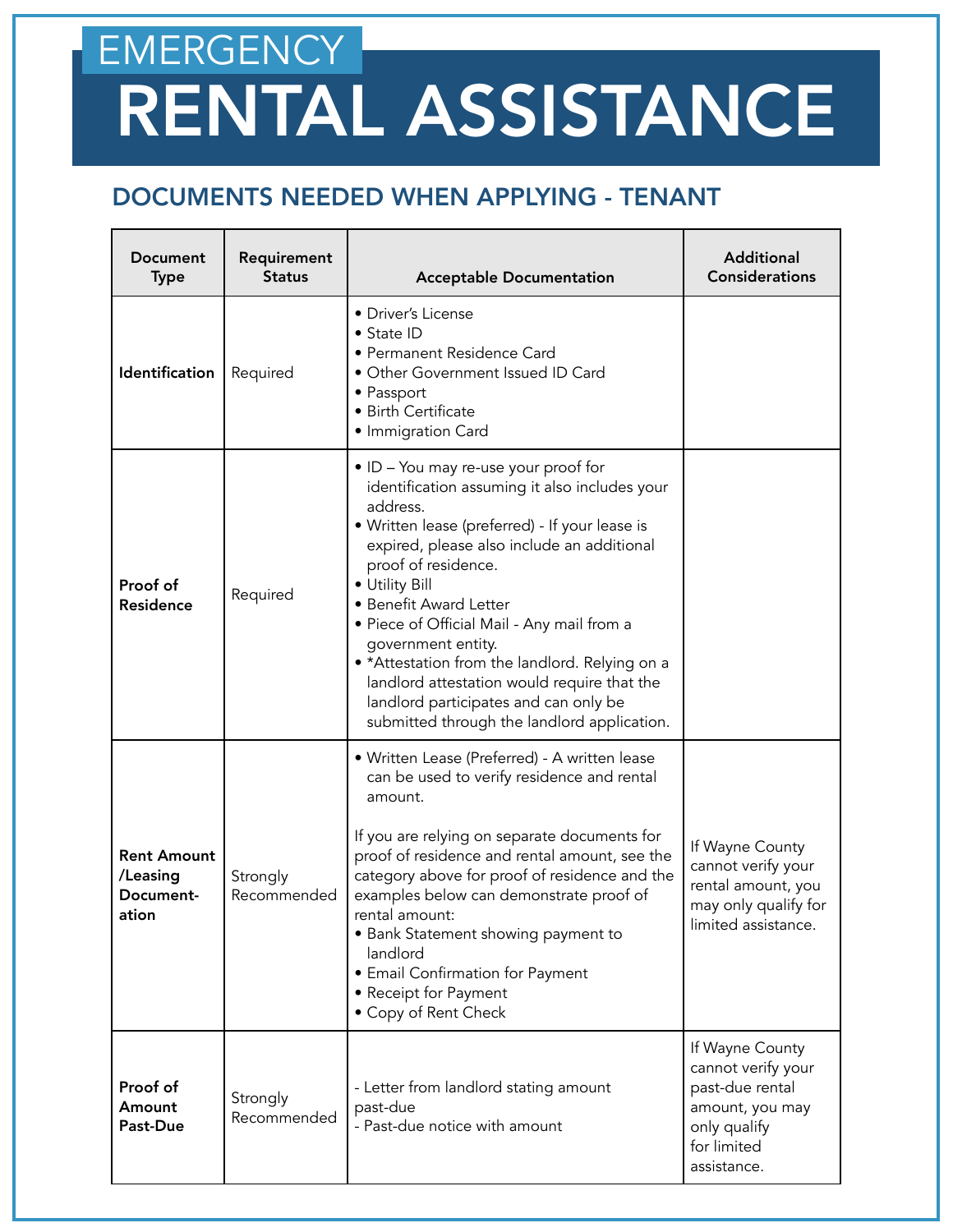| Proof of<br>Income                        | Strongly<br>Recommended                                     | • 2020 IRS 1040 form (First two pages only)<br>• W2s from 2020<br>The documents below MUST be dated on or<br>after March 13, 2020.<br>• Food Assistance Program Benefit Statement<br>(Notice of Case Action)<br>• 1 month worth of pay stubs for ALL<br>household employment (dated within the<br>last 60 days)<br>· Government Benefits Statement (SSI, etc.)<br>• Unemployment<br>• Child Support<br>· Alimony<br>• Letter from Employer | If you do not have<br>documentation, you<br>will need to explain<br>WHY you don't have<br>documentation. (Ex.<br>a babysitter or<br>street performer<br>who only receives<br>cash payment. This<br>may also apply to<br>individuals who's<br>place of<br>employment no<br>longer exists. etc.)<br>The inability to<br>provide income<br>documentation may<br>lead to a slower<br>processing time and<br>may require<br>additional<br>communication<br>between Wayne<br>County and the<br>applicant. |
|-------------------------------------------|-------------------------------------------------------------|--------------------------------------------------------------------------------------------------------------------------------------------------------------------------------------------------------------------------------------------------------------------------------------------------------------------------------------------------------------------------------------------------------------------------------------------|-----------------------------------------------------------------------------------------------------------------------------------------------------------------------------------------------------------------------------------------------------------------------------------------------------------------------------------------------------------------------------------------------------------------------------------------------------------------------------------------------------|
| Proof of<br><b>COVID</b><br>Hardship      | Recommended                                                 | • Unemployment Letters<br>• Documentation or Notice of Reduced Hours<br>(Must be dated after March 13, 2020)<br>• Receipts for PPE                                                                                                                                                                                                                                                                                                         |                                                                                                                                                                                                                                                                                                                                                                                                                                                                                                     |
| Proof of<br>Housing<br><b>Instability</b> | Recommended                                                 | • Notice of past due rent<br>• Notice to Quit<br>• Summons for Eviction Case (Or other<br>Housing Court Notice)<br>• Past-due utility bill                                                                                                                                                                                                                                                                                                 |                                                                                                                                                                                                                                                                                                                                                                                                                                                                                                     |
| <b>Internet Bill</b>                      | Required if<br>Requesting<br>Internet<br>Assistance         | • Most Recent Internet Bill<br>• Must have the applicant's name and address                                                                                                                                                                                                                                                                                                                                                                |                                                                                                                                                                                                                                                                                                                                                                                                                                                                                                     |
| <b>Electric Bill</b>                      | Required if<br>Requesting<br>Assistance with<br>Electricity | • Most recent Electric Bill<br>• Must have the applicant's name, address<br>• The account number and bill/overdue fee<br>amount must be visible and legible                                                                                                                                                                                                                                                                                |                                                                                                                                                                                                                                                                                                                                                                                                                                                                                                     |